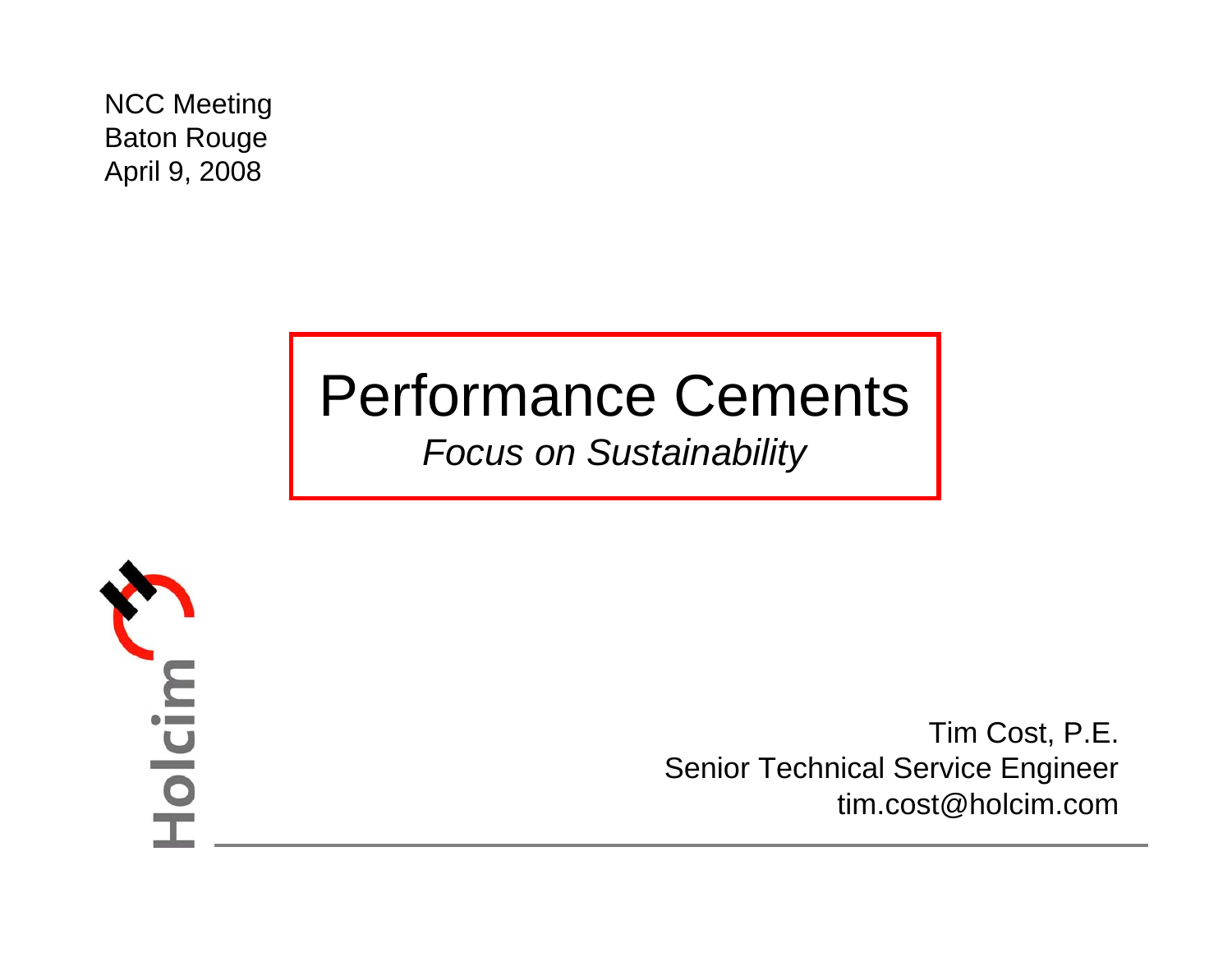# Cementitious materials and *Sustainability*

- Formula for sustainability:
	- **Minimize the clinker content in concrete**
	- **Minimize the transport of materials**
	- **Maximize the beneficial re-use of byproducts**
	- Maximize use of materials with low associated  $\mathsf{CO}_2$  emissions
- **Blended cements versus separate components**
- **Limestone in cement**

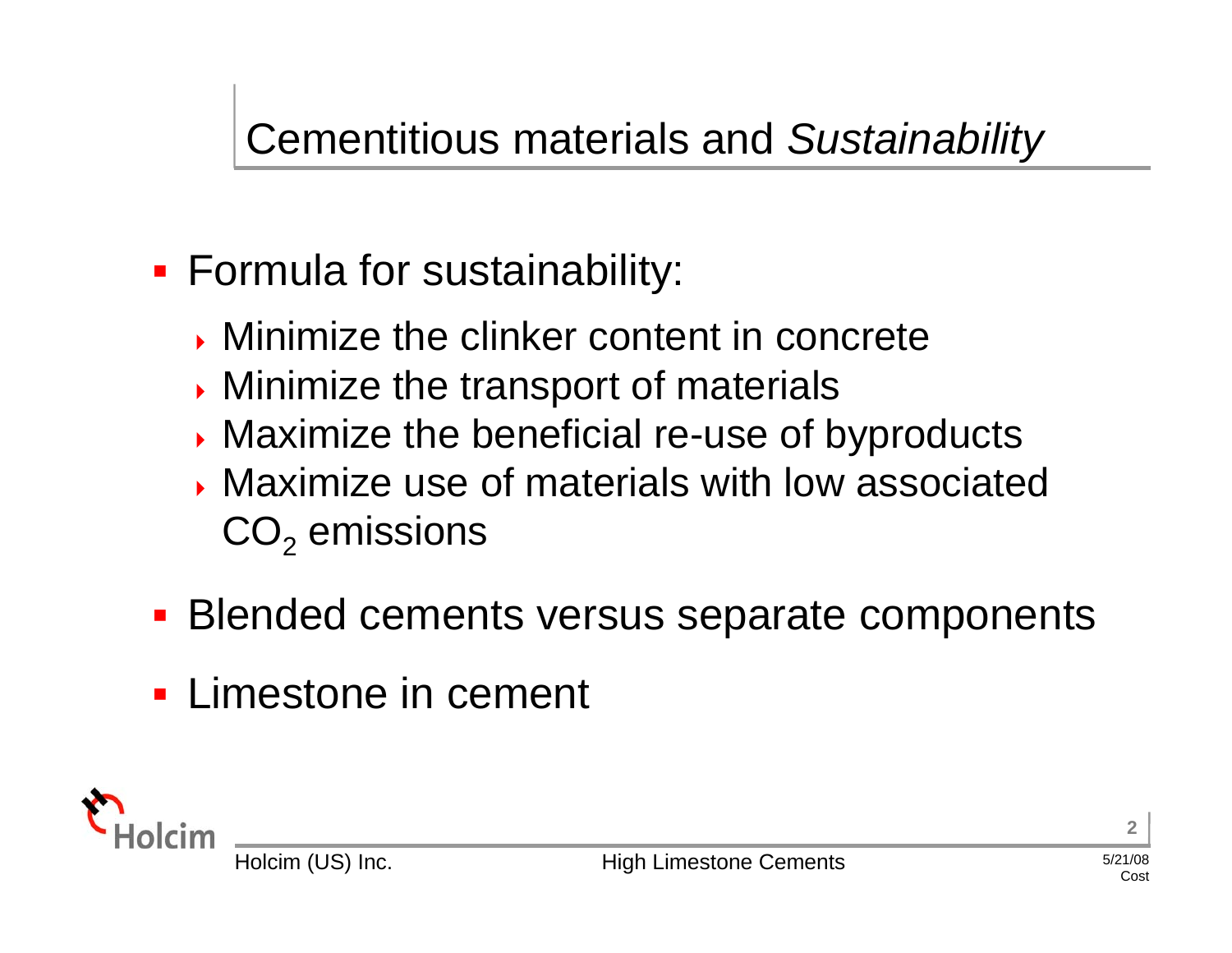# Cementitious materials and *Sustainability*

- **Formula for sustainability:** 
	- **Minimize the clinker content in concrete**
	- **Minimize the transport of materials**
	- **Maximize the beneficial re-use of byproducts**
	- ▶ Maximize use of materials with low associated  $\mathsf{CO}_2$  emissions
- **Blended cements versus separate components**
- **Limestone in cement**

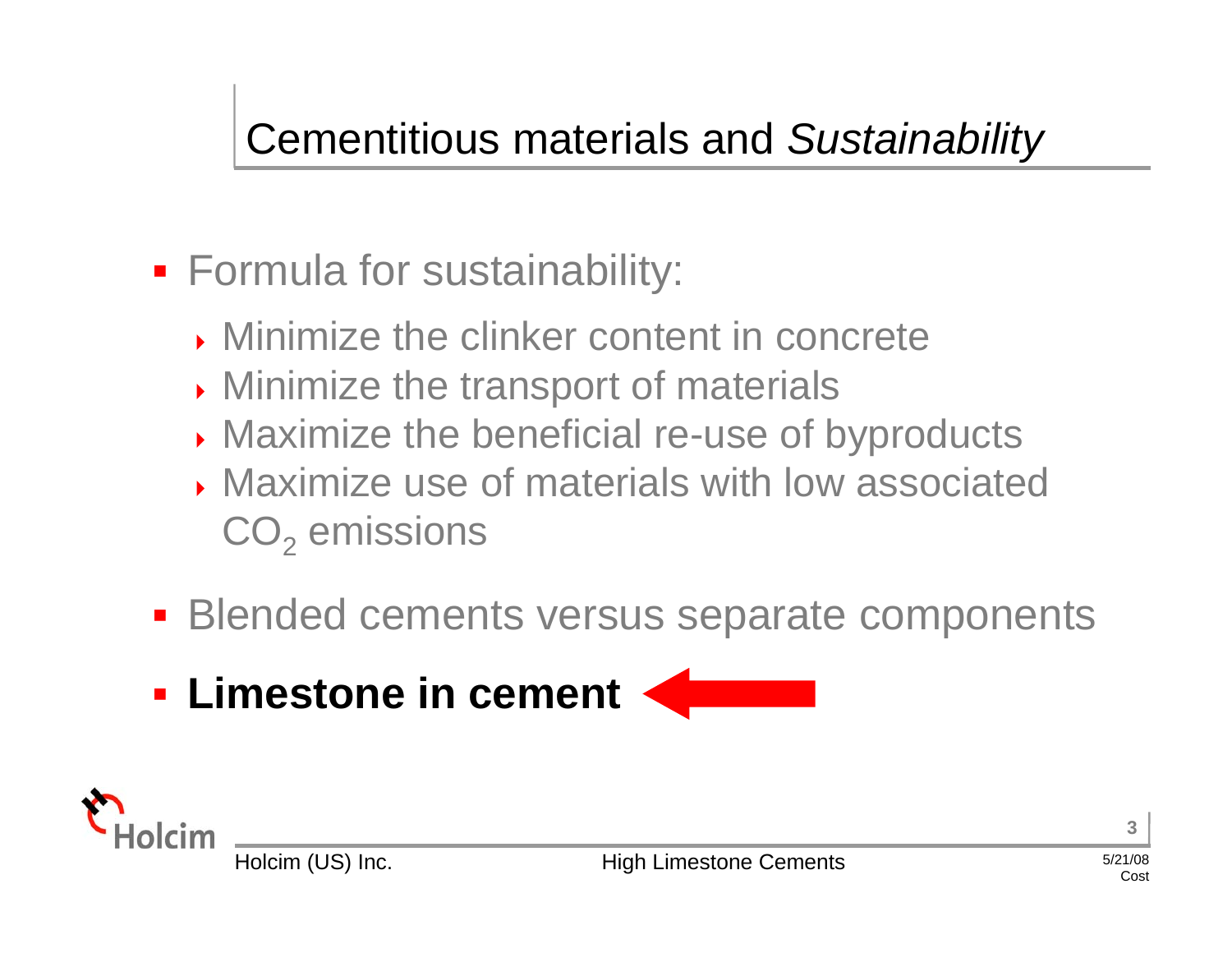### Background: experiences with up to 5% limestone



- F Limestone is typically fed in metered proportions to the finish grinding mill
- **Allowed in many countries for years** 
	- In Canada since early 1980s
- F Only recently allowed in the US
	- ASTM C 150 in 2004
	- ◆ AASHTO M 85 in 2007
- **-** Negligible effects
- F Some slight performance benefits

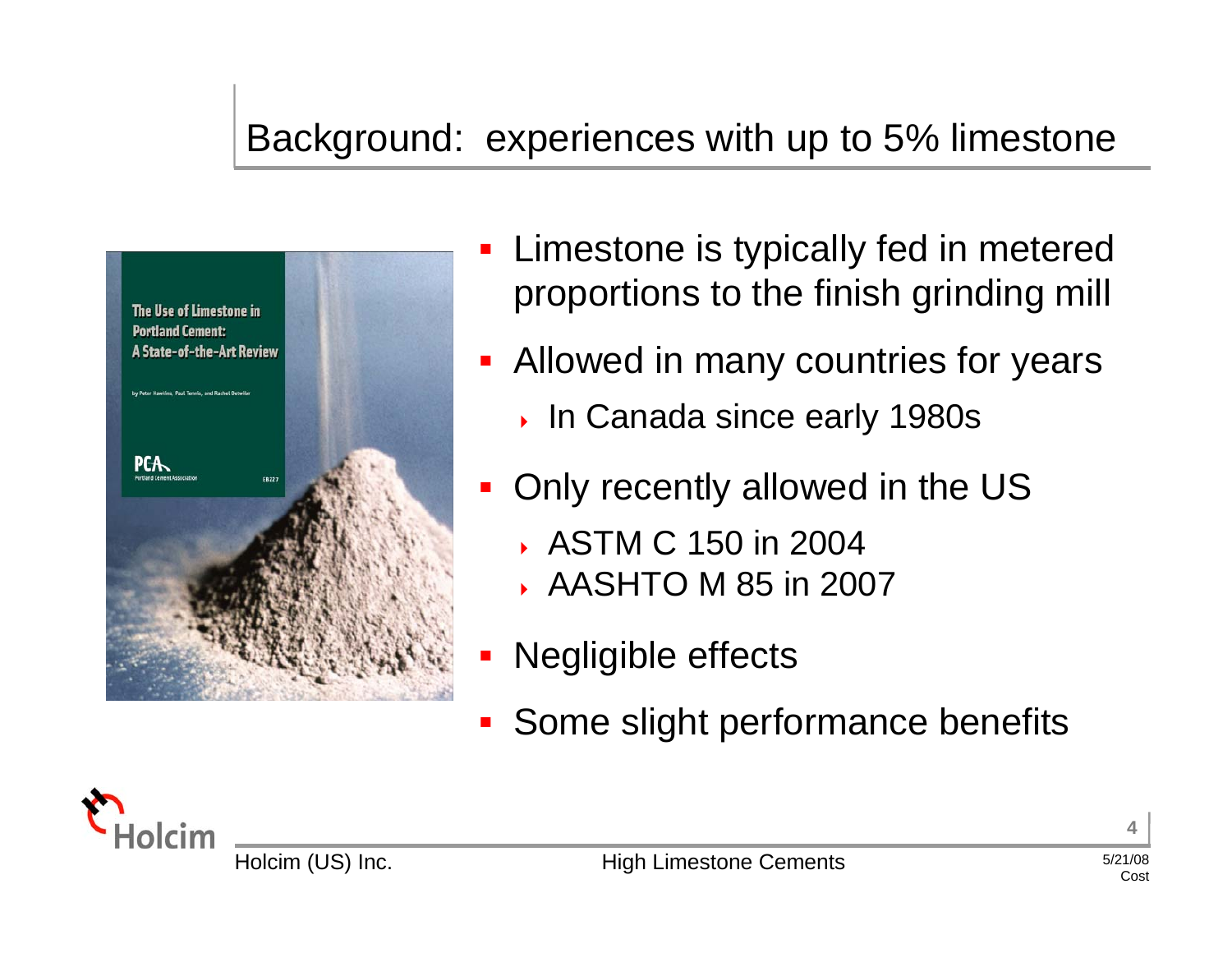# Performance of cement with 5% limestone



- $\blacksquare$  Enhanced particle size distribution
	- ▶ Improved concrete workability
	- ► Less bleed water
	- **Lower water demand**
	- $\cdot$  Higher density and strength
- П Reduced heat of hydration
- П Possible permeability, sulfate resistance improvements
- П Setting time effects variable
- $\blacksquare$  No impact:
	- ▶ Drying shrinkage
	- ▶ Resistance to freeze/thaw, deicer salts
	- **ASR susceptibility**
	- ▶ SCM & admixture interaction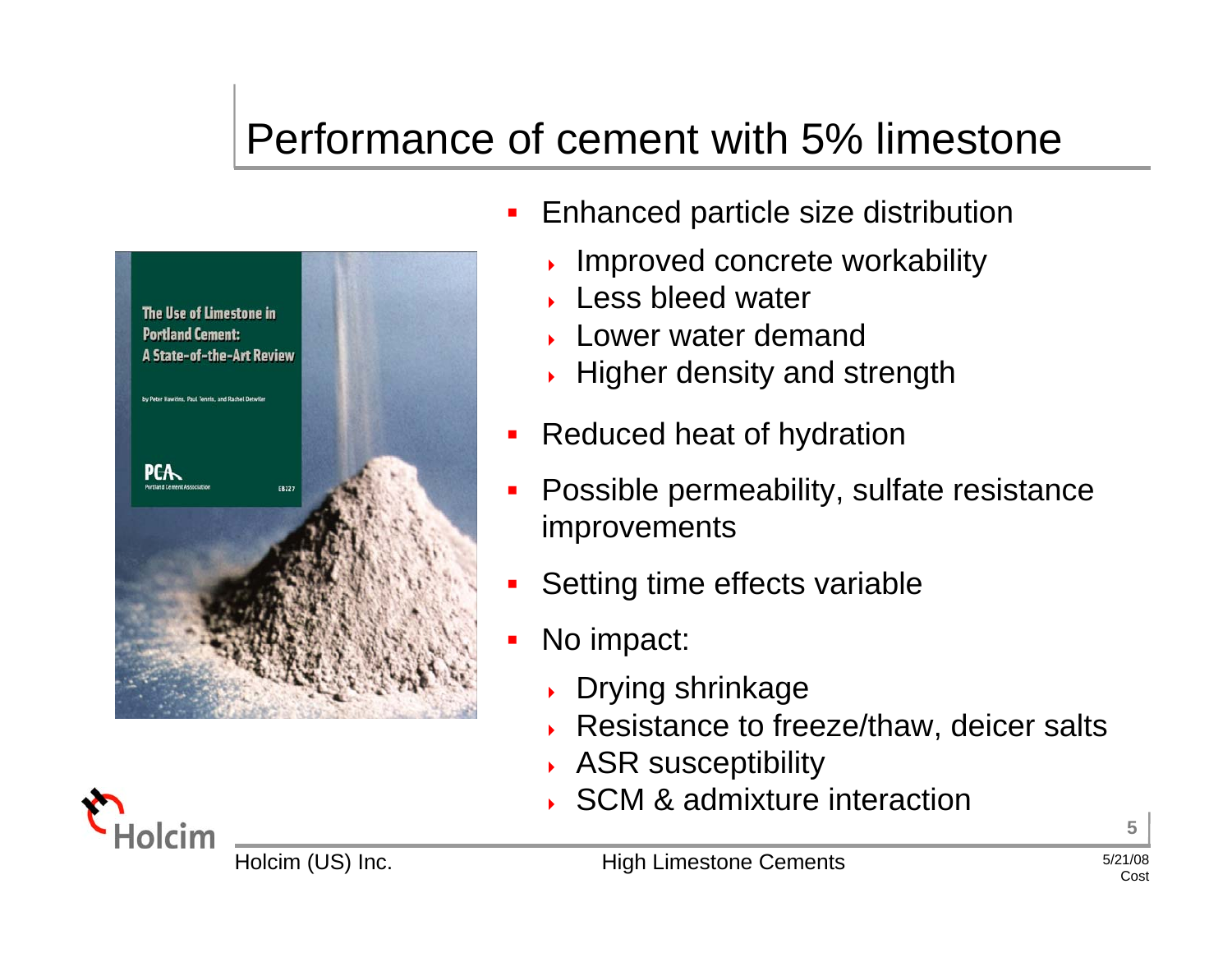### Concrete data – ASTM vs. CSA cements, 3 days

Yearly Average 3 Day Concrete Compressive Strength Data ASTM Type I-II Cement vs. CSA Type 10 Cement

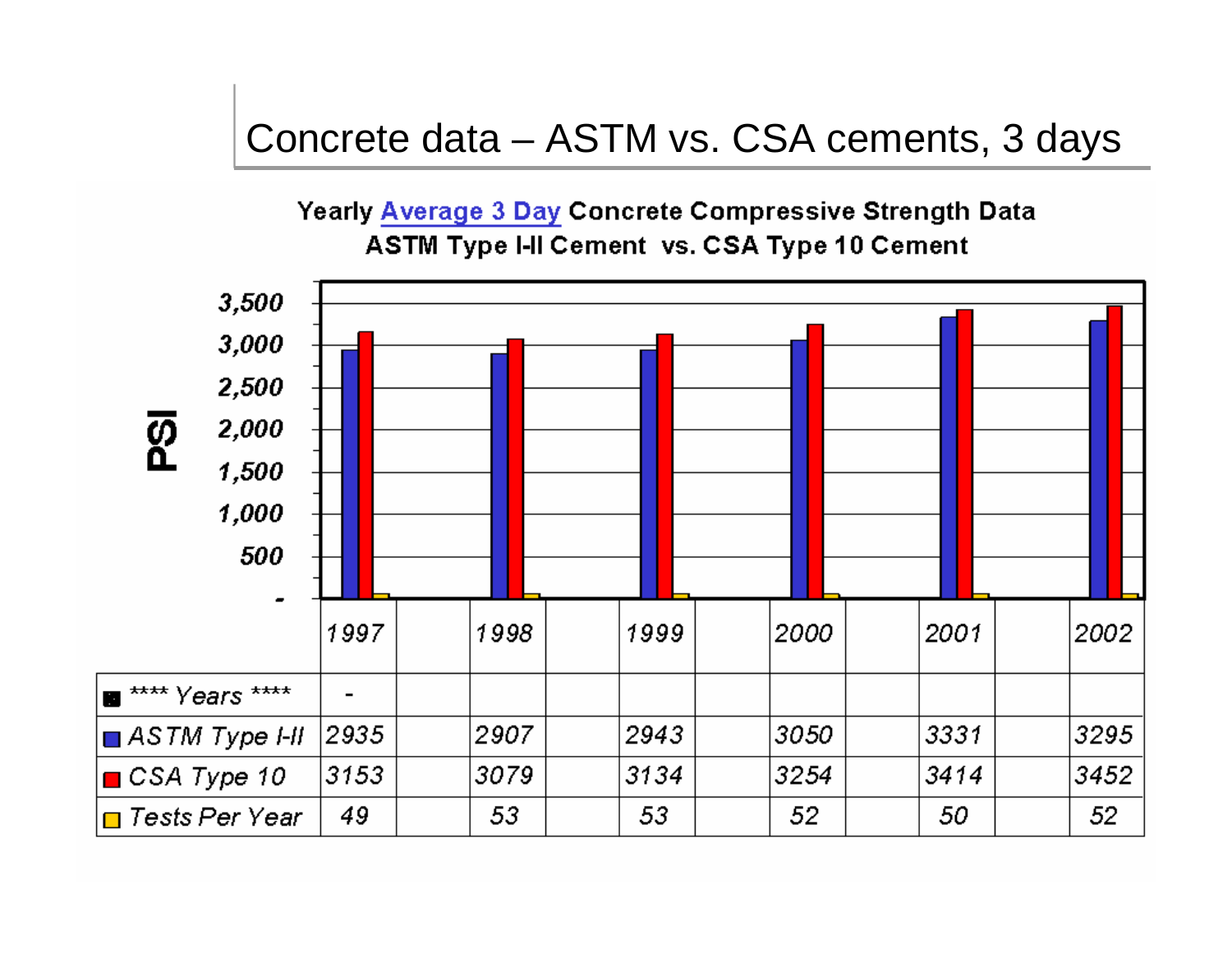### Concrete data – ASTM vs. CSA cements, 7 days

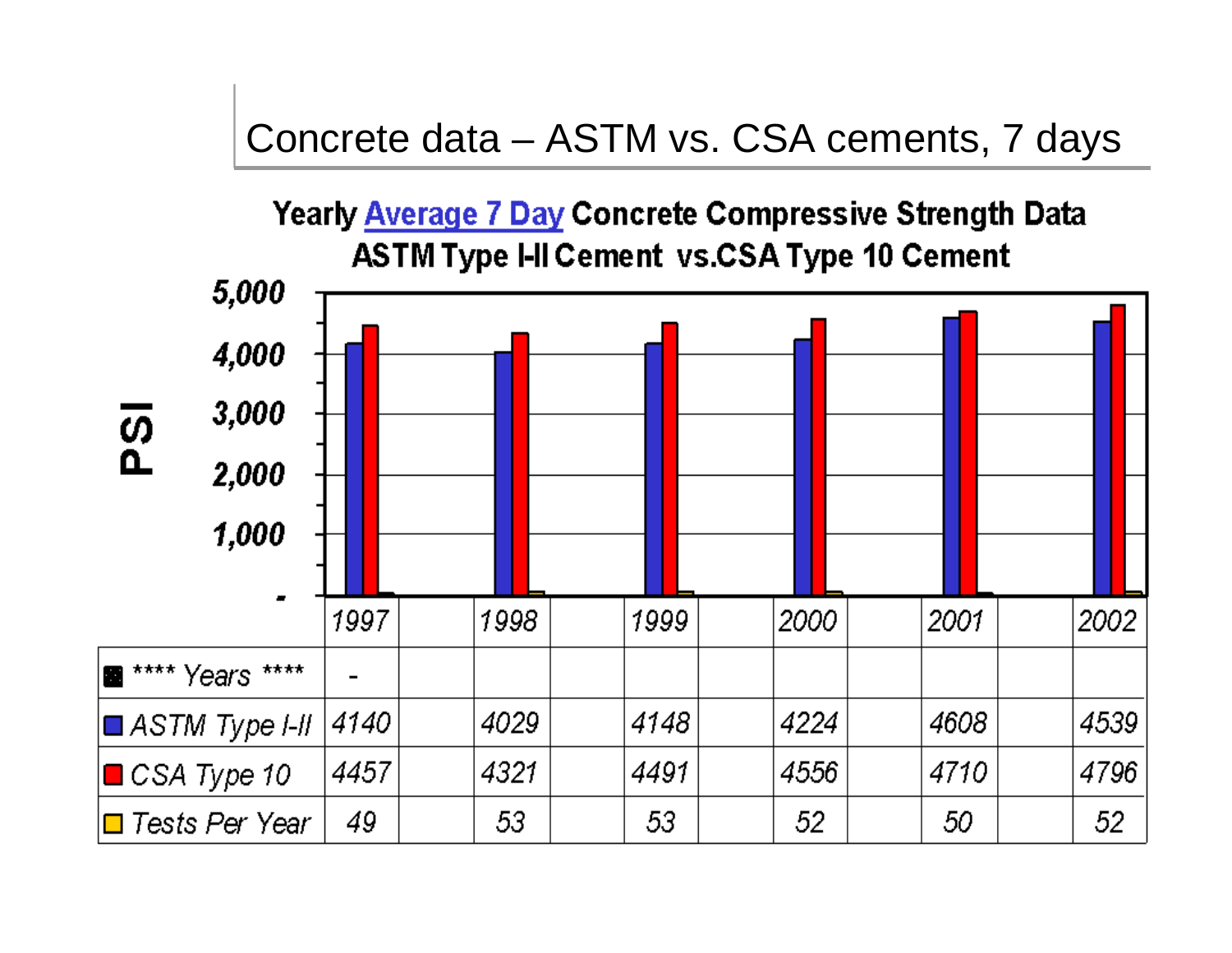### Concrete data – ASTM vs. CSA cements, 28 days

Yearly Average 28 Day Concrete Compressive Strength Data **ASTM Type I-II Cement vs. CSA Type 10 Cement** 

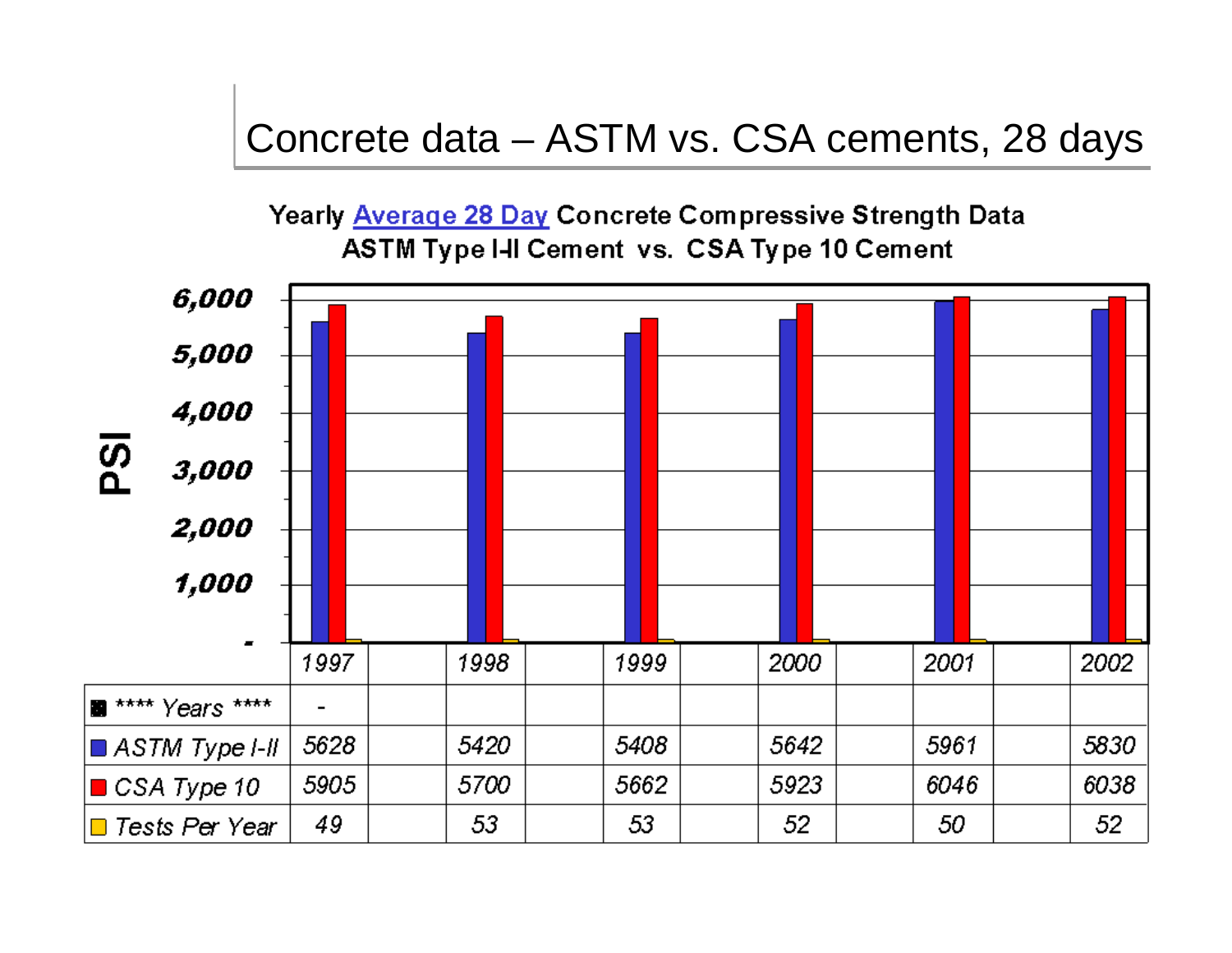### Concrete data – ASTM vs. CSA cements, 56 days

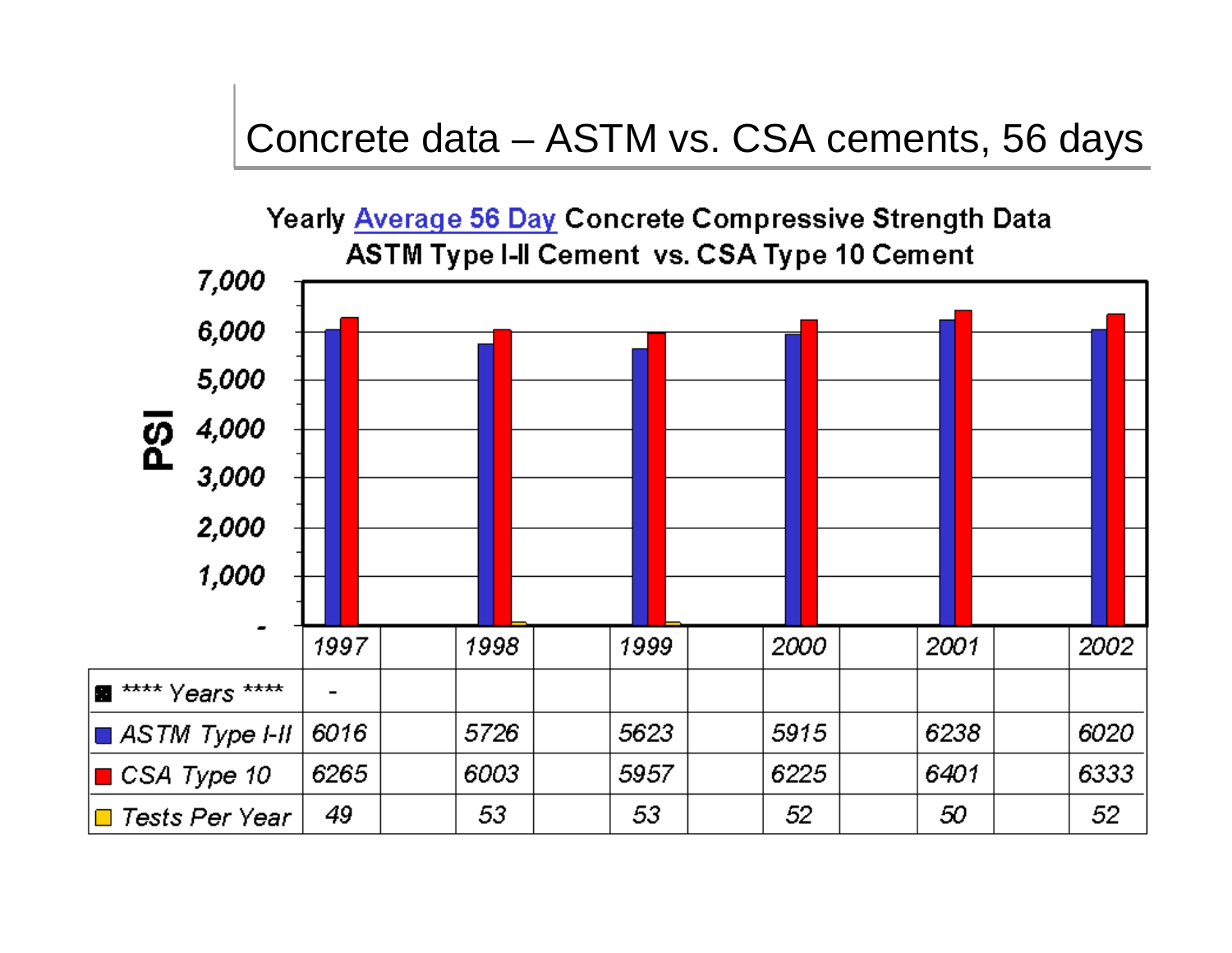### Sustainability implications of limestone @ up to 5%



- П At a realistic assumed use of 2.5%, reductions of:
	- ▸ Raw materials use, 1.6 million tons
	- Energy use, 11.8 trillion BTUs
	- ▶  $\cdot$  CO<sub>2</sub> emissions, 2.7 million tons
	- ▶ Solid wastes, 190,000 tons
- **Equivalent to the environmental** impact from two average-sized US cement plants

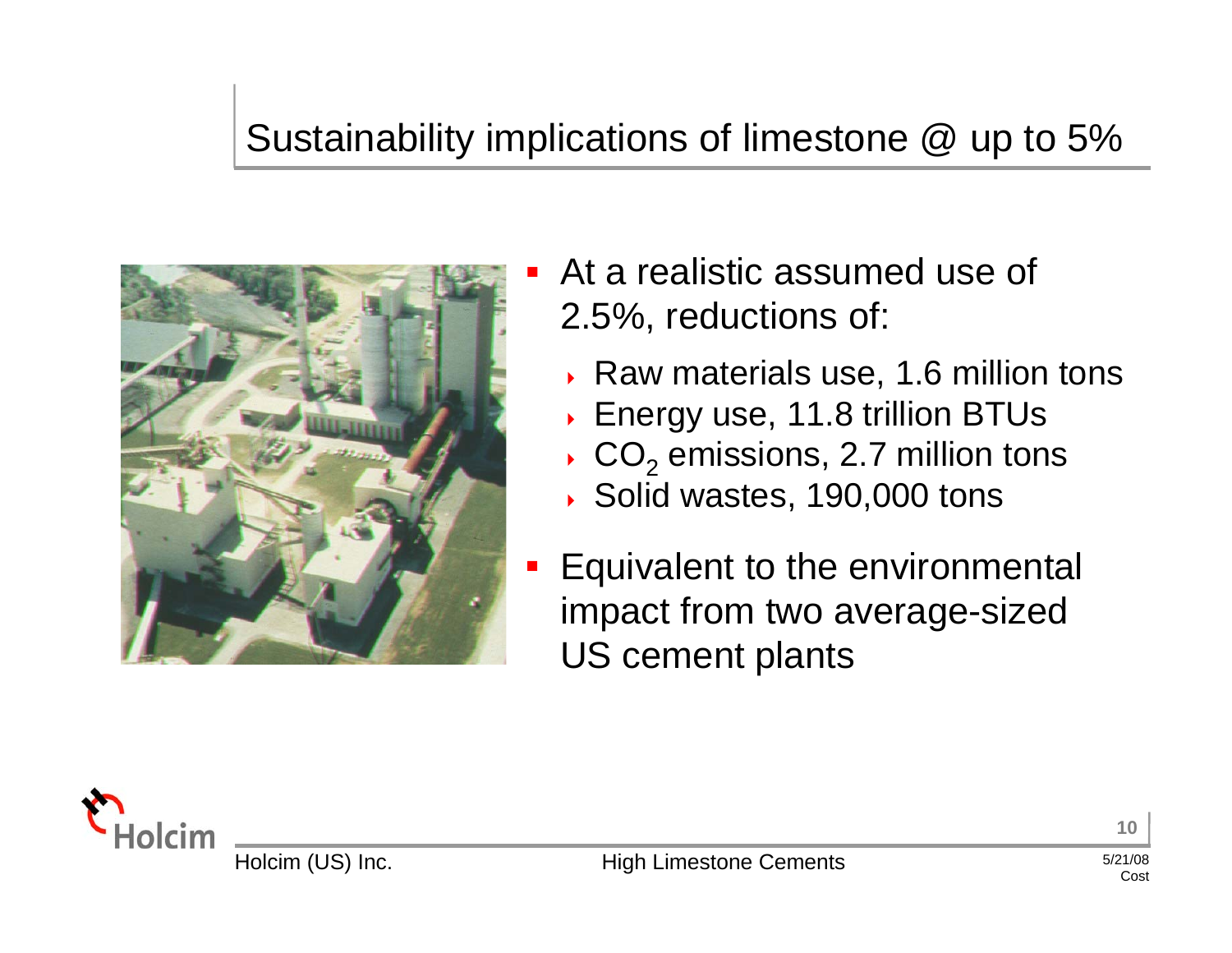# Specifications for limestone use  $\omega > 5\%$

### *European standard EN 197-1*

- П Portland cement – CEM I: up to 5%
- Portland limestone cements –
	- CEM II/A-L: 6% to 20%
	- ▶ CEM II/B-L: 21% to 35%

### *US specifications*

- No special limestone categories
- $\blacksquare$  Possible under ASTM C 1157
	- ▶ Portland cement processing additions only
	- ▶ Modified portland cement – up to 15% of a mineral ingredient
	- ▶ Other blended hydraulic cement – more than 15% of two or more mineral ingredients

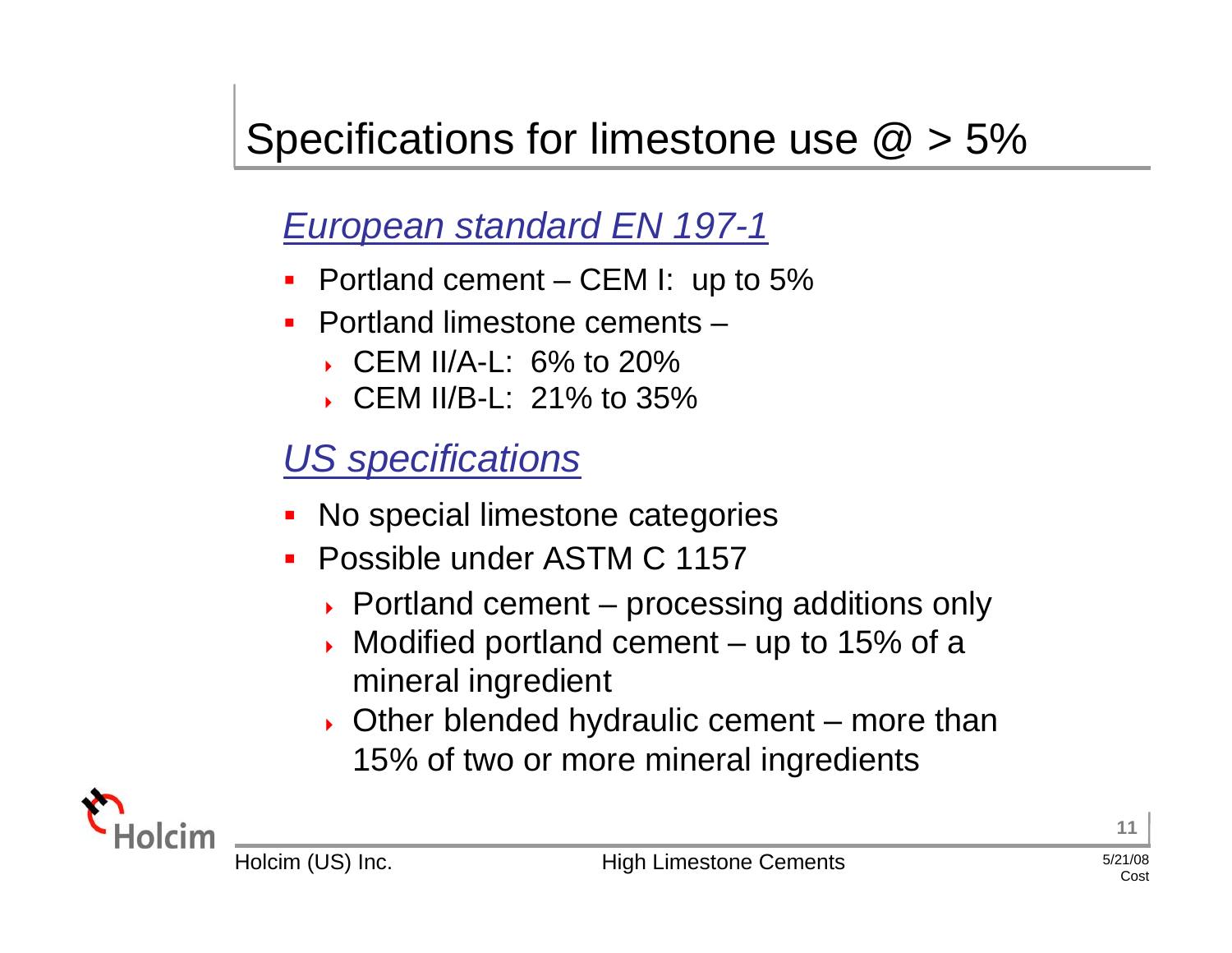### Specifications for limestone use  $\omega > 5\%$

#### *European use of cements with 6% - 35% limestone*

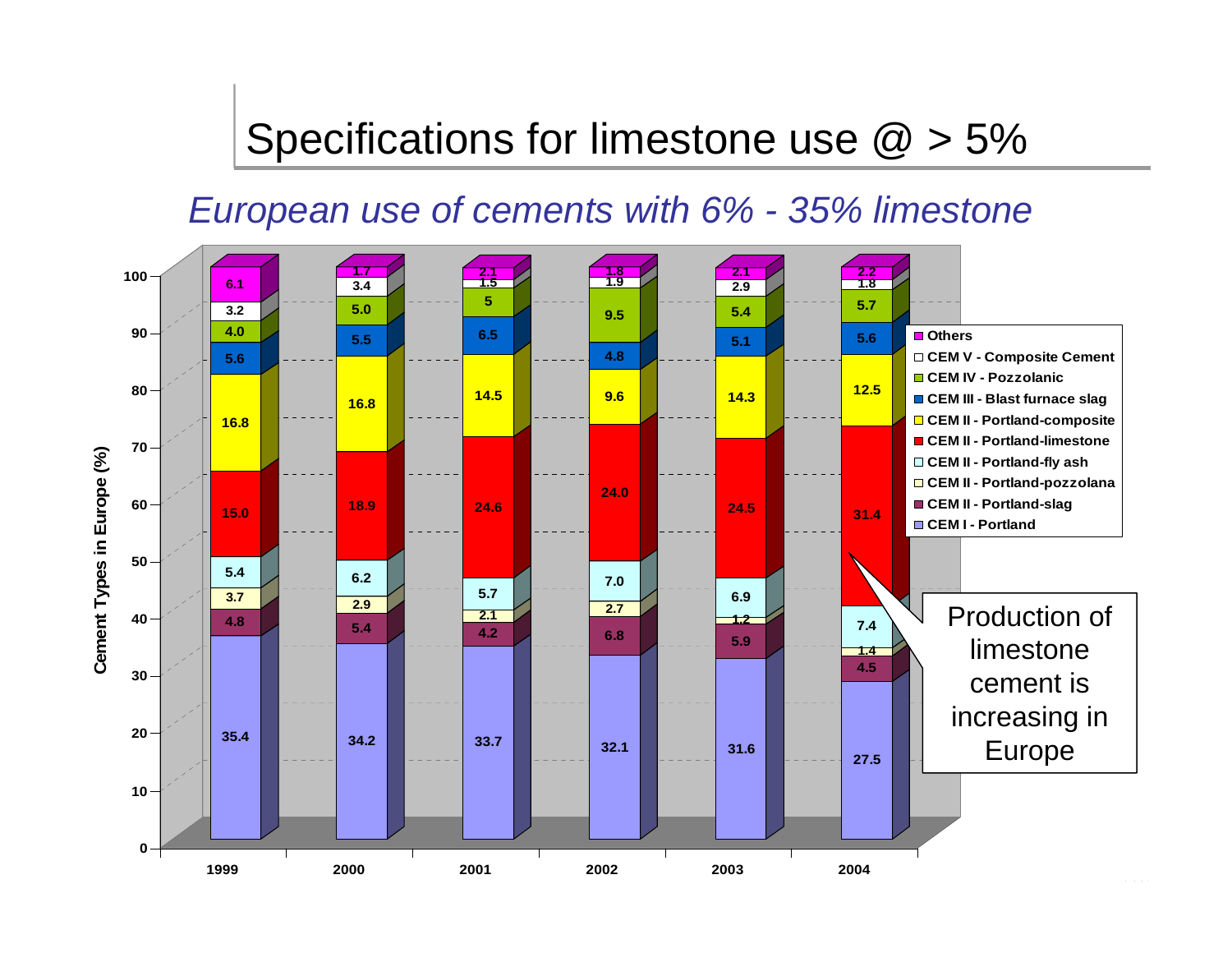#### Production and quality control of limestone cements

- **Example 3 Example 20 Feraily than clinker Example 2**
- b. Overall fineness & Blaine will typically increase
- For equivalent strengths constant 45-µm (No. 325) sieve fineness may be appropriate
- **1-day strengths may be** higher when 7- and 28-day strengths are similar
- **-** Additional grinding energy required is offset by other energy savings



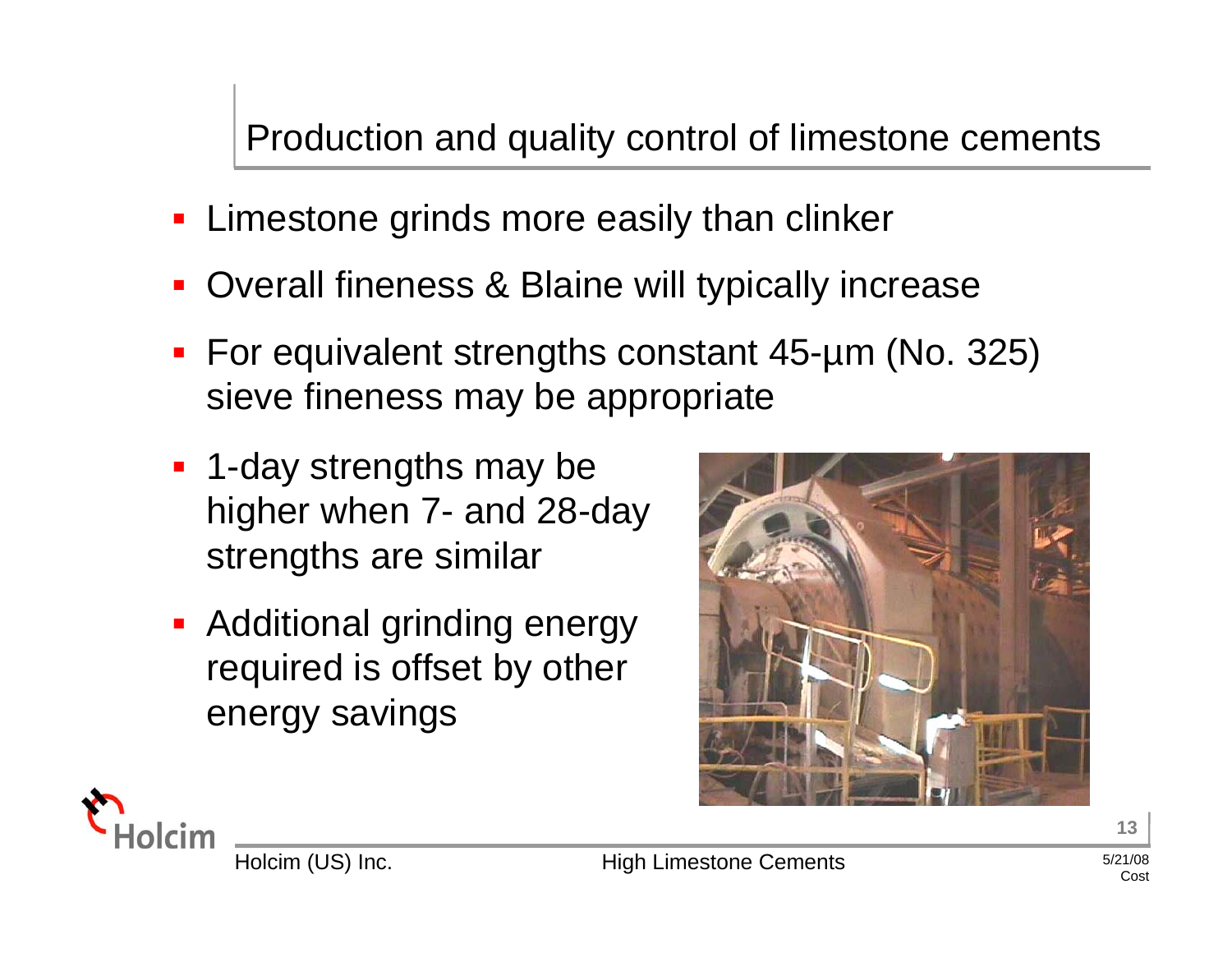### Experience with cements containing  $> 5\%$  limestone



- ASTM C 1157 (GU, MS, HE)
	- 8-10% limestone
	- ▶ Several Holcim (US) plants
	- ▸ Not yet approved by many state DOTs
- T. General performance
	- $\rightarrow$  Higher early strengths
	- Comparable or better later strengths
	- ▶ Similar or slightly longer set times
	- Excellent concrete finishing properties
	- **Lower bleeding and slump loss**
	- $\rightarrow$  Highly successful in products plants
	- ▶ No differences in water demand
	- **Excellent response with SCMs and** chemical admixtures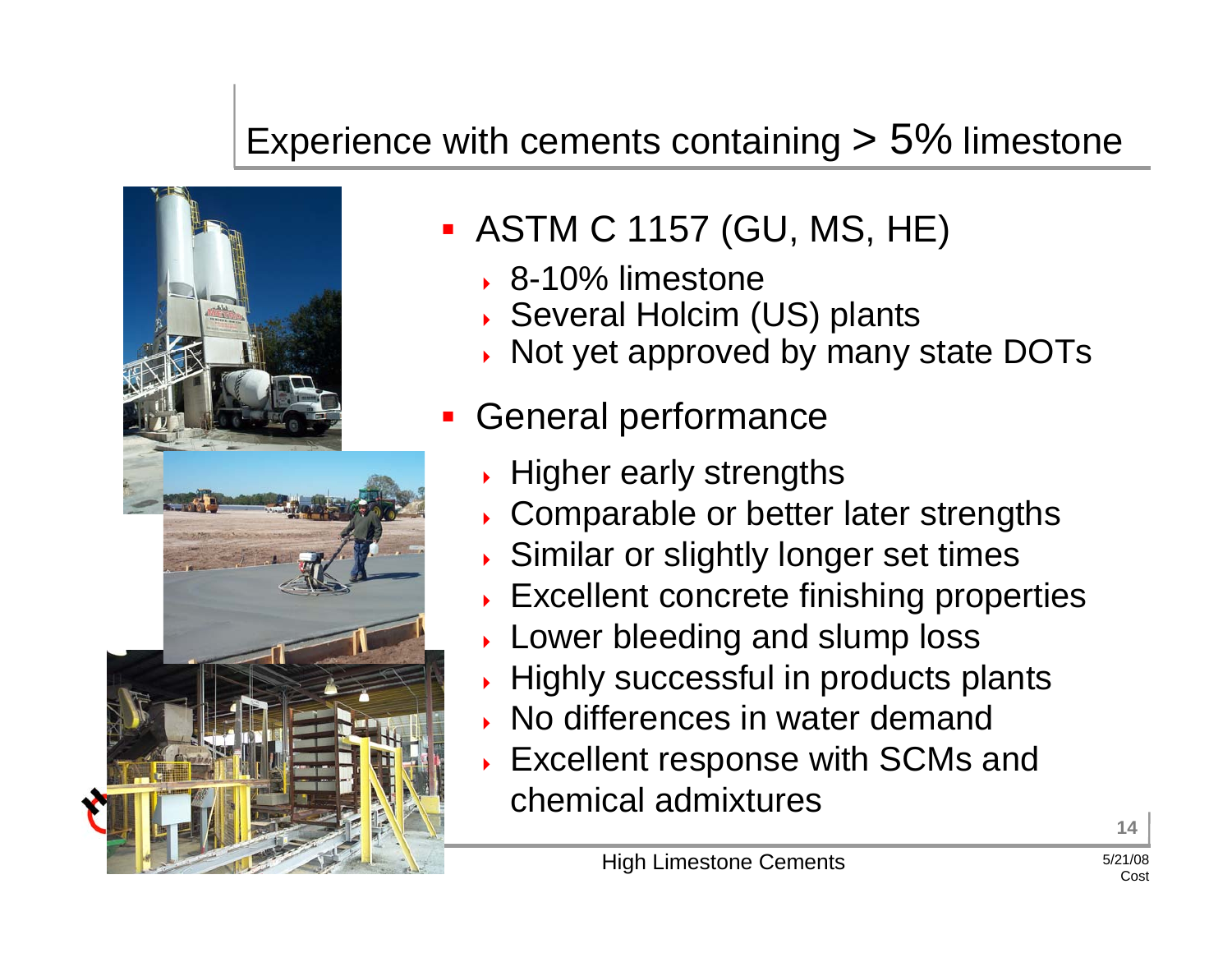### Experience with cements containing  $> 5\%$  limestone



- **Durability testing of 8-10%** limestone C 1157 cements
- **Essentially equivalent** performance to that of nonlimestone cements from the same plants:
	- C 1012
	- C 1567
	- C 666
	- C 672
	- ◆ C 157
	- C 1202
- **Slightly improved sulfate** resistance in some cases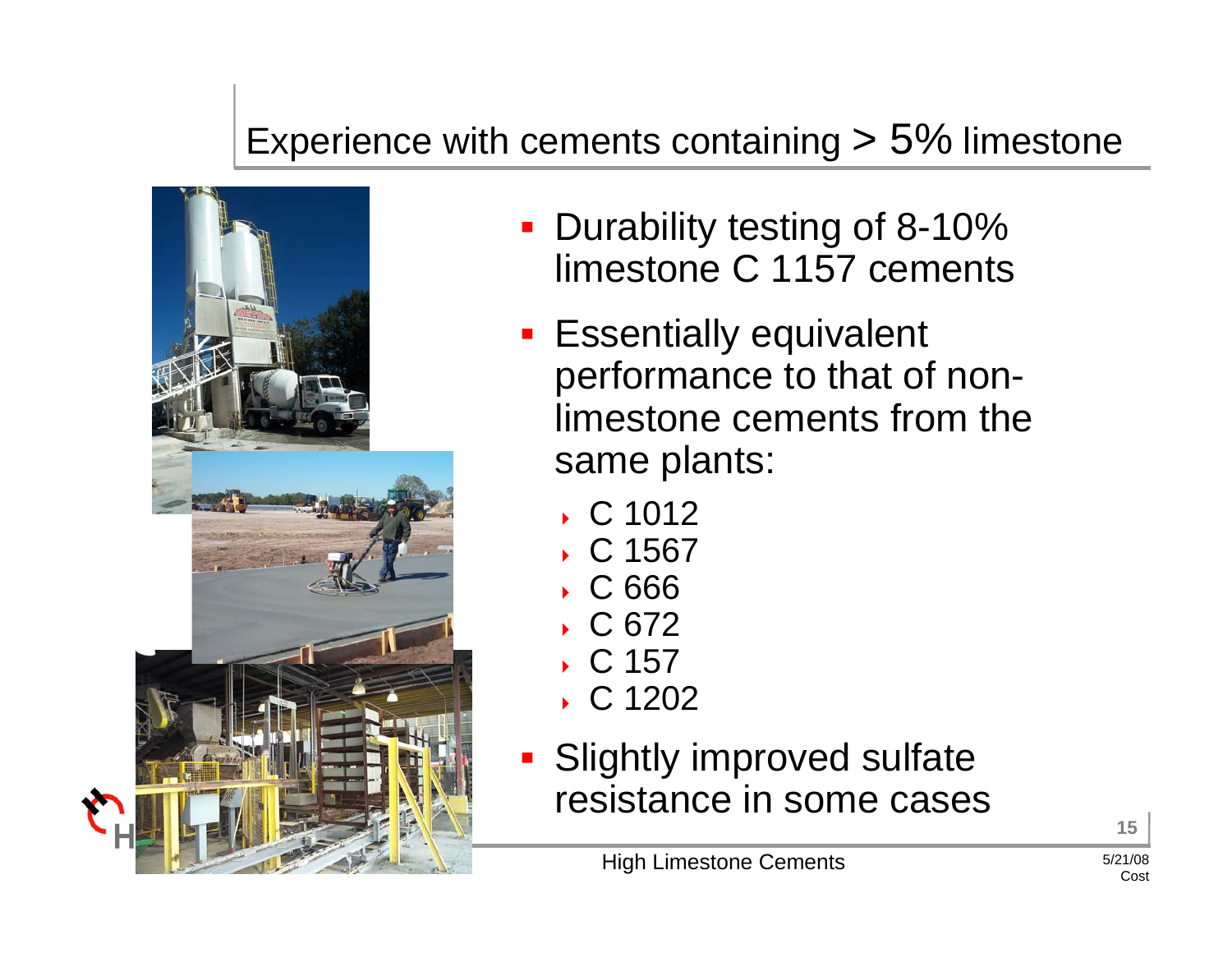

 $\mathbf{u}$  Concrete data – 84 samples of non-limestone cements from 6 sources in 2 standard lab mixes (including a control mix with no SCMs or admixture)

 $\mathcal{L}$  . The cements  $\mathcal{L}$  $\mathcal{L}$  is the contract of  $\mathcal{L}$  increase  $\mathcal{L}$  is the contract of  $\mathcal{L}$ П 2 of the 6 have characteristically poor response in the concrete mix with Class C fly ash and a common water reducing admixture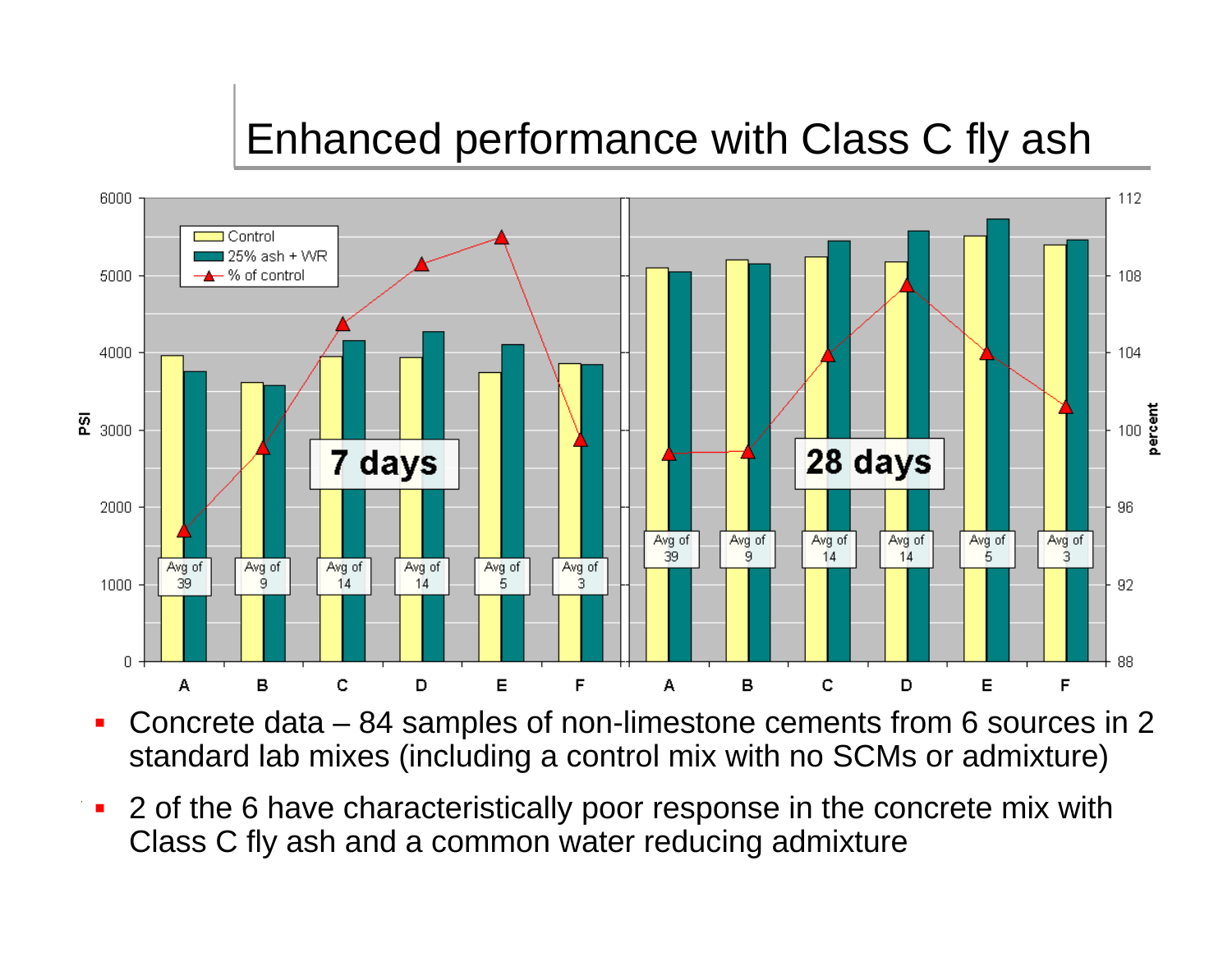

 $\mathbb{R}$  Limestone Cements  $\mathbb{R}$  $H = \frac{1}{2}$  is  $\frac{1}{2}$  in  $\frac{1}{2}$  in  $\frac{1}{2}$  in  $\frac{1}{2}$  in  $\frac{1}{2}$  increases. 7- and 28-day % of control (strength of the mix with C ash + admix divided by control mix strength) for all 6 sources with data for 8-10% limestone C 1157 cements made at plants A and B added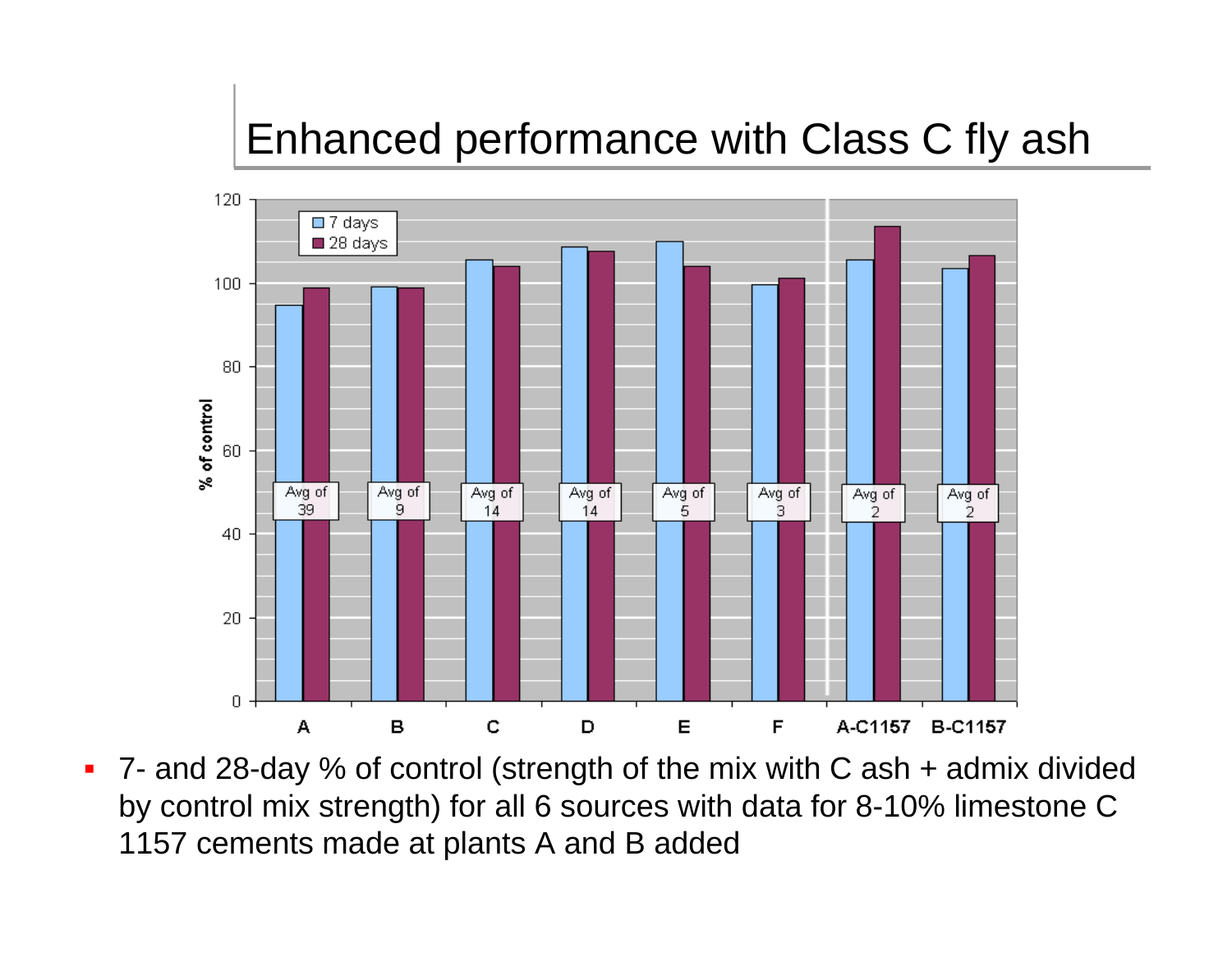

П Additional concrete data from plant "A", non-limestone C 150 and 8-10% limestone C 1157 cements, control mixes vs. mixes with C ash + admix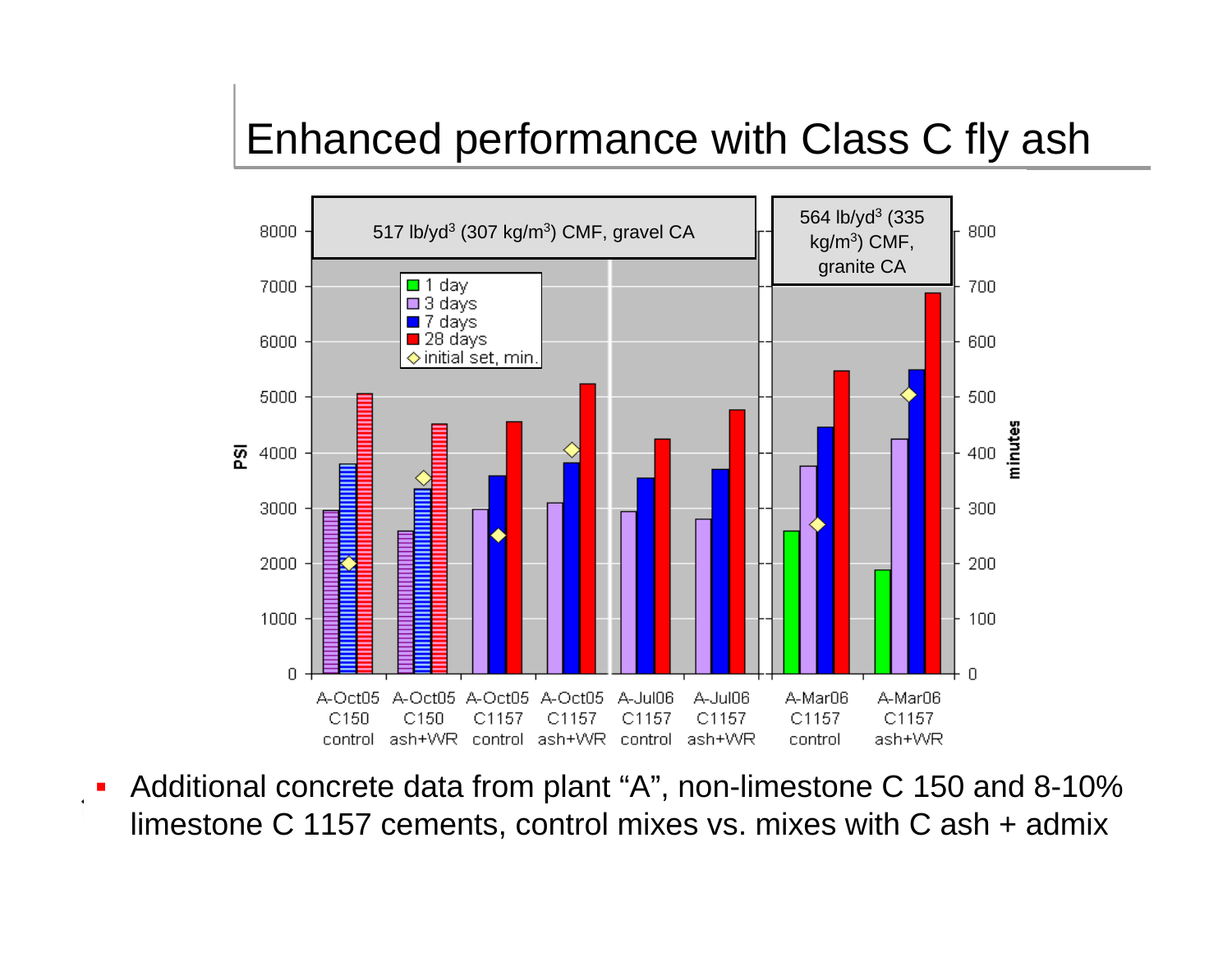

П Additional concrete data from plant "B", non-limestone C 150 and 8-10% limestone C 1157 cements, control mixes vs. mixes with C ash + admix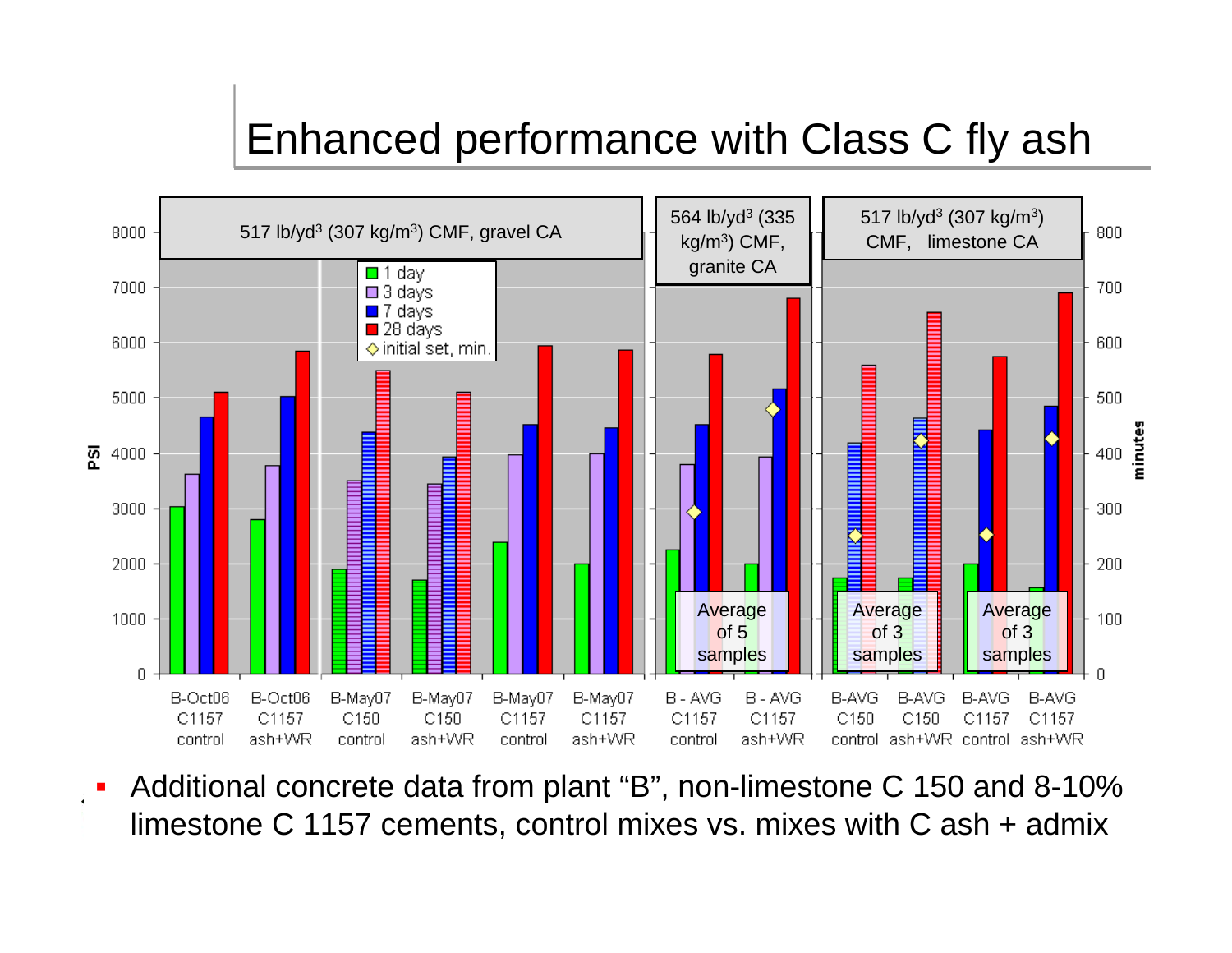# Observations from concrete data

- **Reactivity of 8-10% limestone cements from** plants "A" and "B" with Class C ash and water reducer is clearly better than for non-limestone cements from those plants in gravel mixes
	- Very good fly ash / admix response for the limestone cements regardless of the aggregate
- **Set time effects slightly longer for plant "A",** similar for plant "B"
- **Strengths generally higher with limestone** cements at all ages

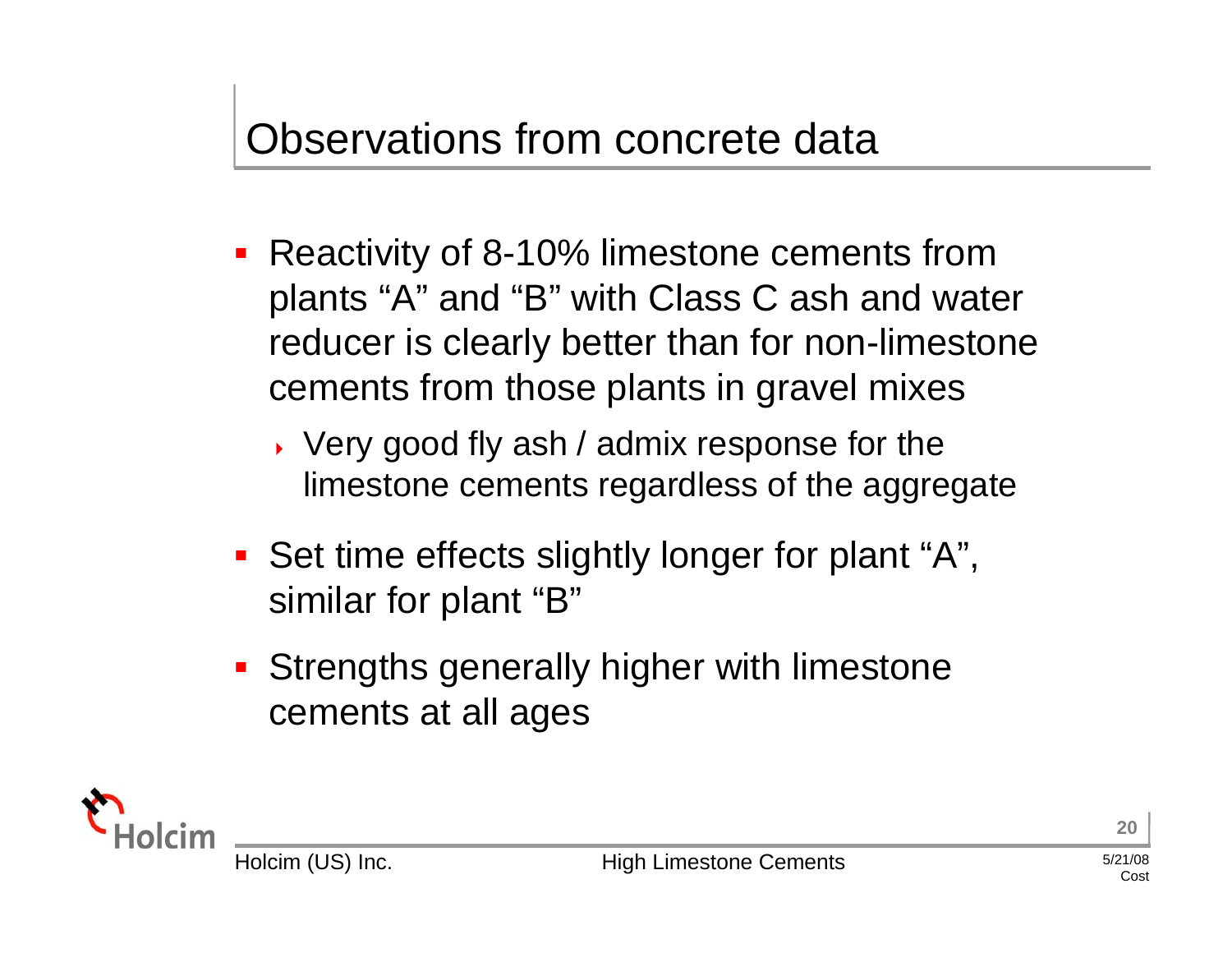# Sustainability & specifications considerations

- 10% limestone is a realistic level under C 1157
	- Up to 4 times the reductions of CO2 emissions, energy use, use of resources, solid wastes
- **SCMs can still be used in concrete to the maximum** extent possible with any cement
- **Should a special category** for higher limestone cements be included in US specifications?



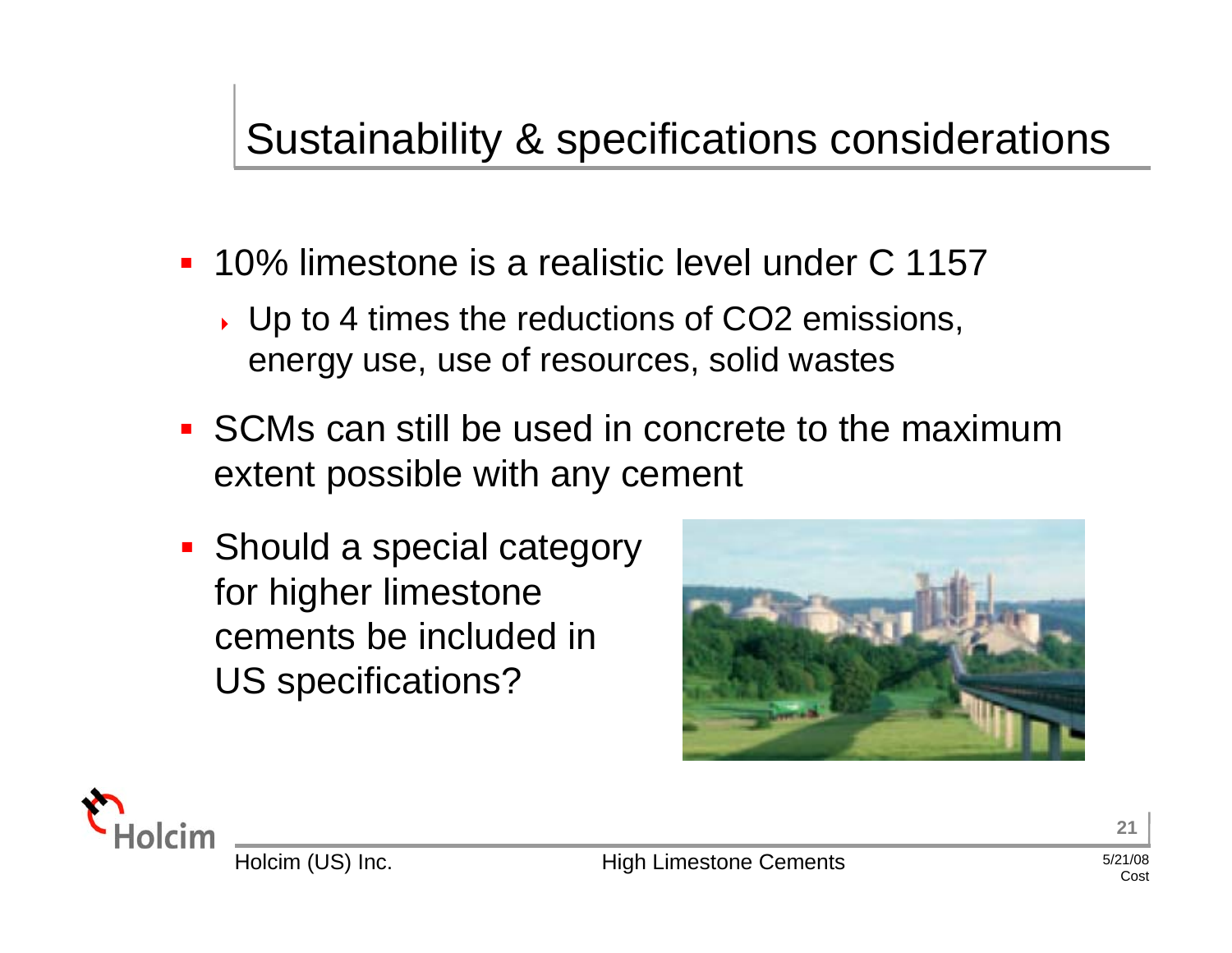## Conclusions and recommendations

- Performance in concrete of ASTM C 1157 limestonemodified portland cements with 8-10% limestone content is equivalent to or in some cases better than that of traditional non-limestone cements:
	- Strength development overall is at least equivalent
	- Strengths in combinations with Class C fly ash and typical water reducing admixtures may excel, especially with gravel aggregates.
	- Some plastic concrete properties are improved.
	- Durability performance as indicated by common test methods is equivalent or better.



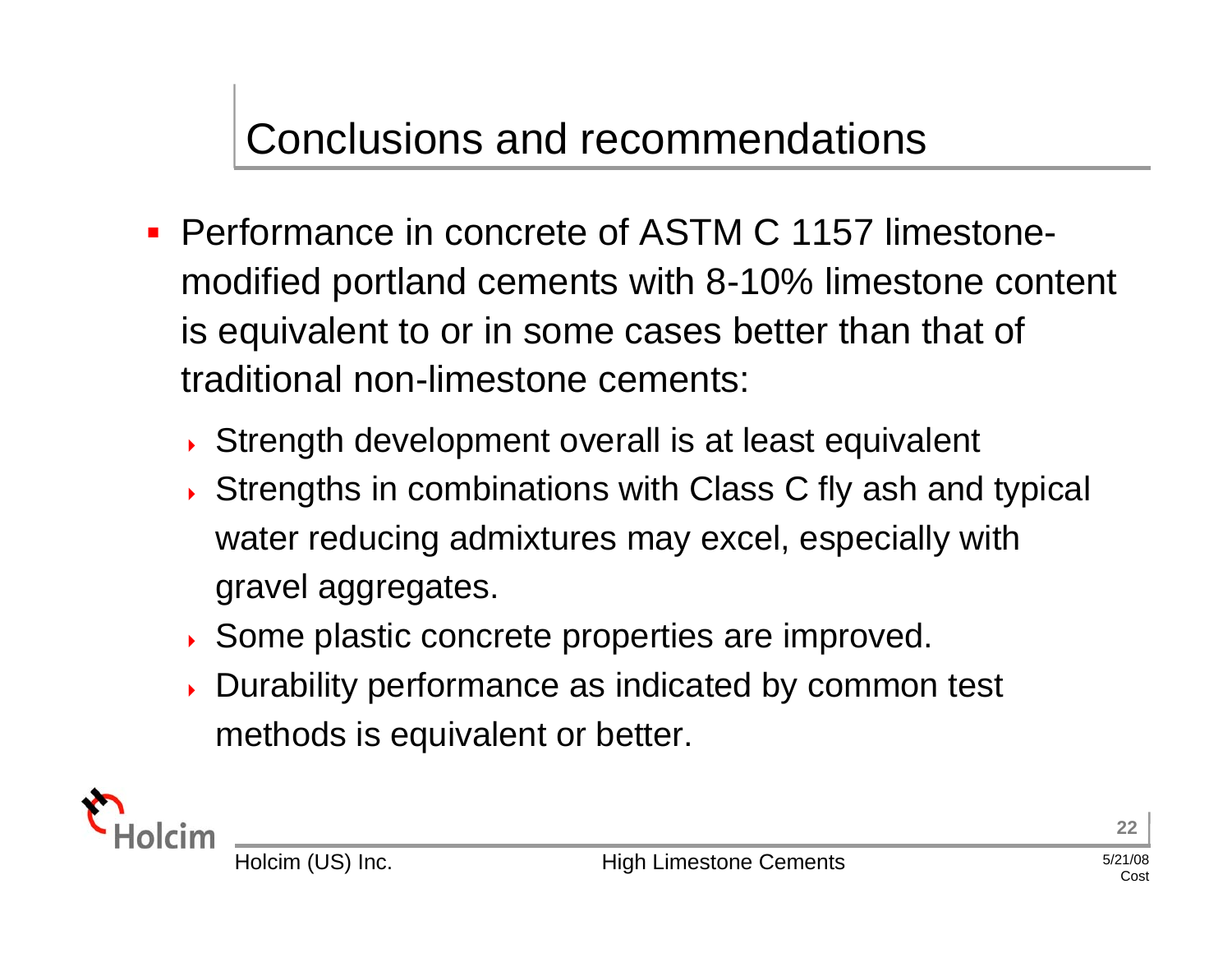# Conclusions and recommendations

- Potential environmental and sustainability influences of cements containing 8-10% limestone are significant
- **Barriers to the use of higher limestone content cements** should be removed:
	- State DOTs should consider acceptance of ASTM C 1157 cements.
	- State governments and state and local building officials should assure that modern building codes that recognize ASTM C 1157 are in place.
	- **Provisions for special categories of higher limestone** content cements should be considered by US specification organizations (ASTM, AASHTO).